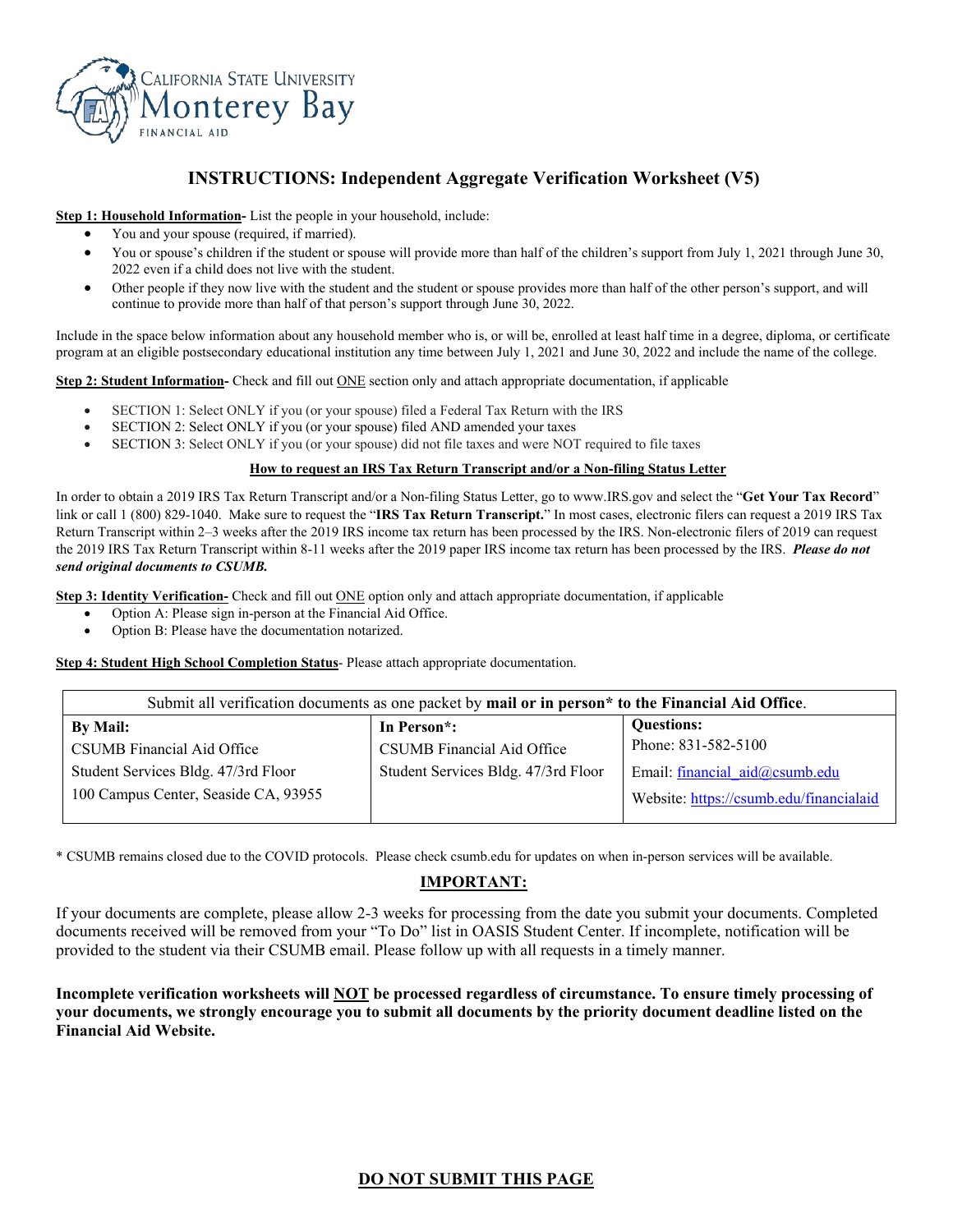| Last Name     | First Name                  | M.I. | OASIS Student I.D. (000-000-000) |
|---------------|-----------------------------|------|----------------------------------|
| FINANCIAL AID | CALIFORNIA STATE UNIVERSITY |      | For office use only              |

## **2021-2022 Independent Aggregate Verification Worksheet (V5)**

Your 2021-2022 Free Application for Federal Student Aid (FAFSA) was selected for review in a process called Verification. The law states that before awarding Federal Student Aid, the Financial Aid Office is required to confirm the information you reported on your FAFSA. To verify that you provided correct information, the Financial Aid Office will compare your FAFSA with the information on this worksheet and with all other requested documents. If there are differences between your FAFSA and the financial documents provided, a financial aid administrator will make corrections to your FAFSA as needed. *If you have an unusual circumstance where you were granted a filing extension, are a victim of identity theft, or filed a Non- IRS Income Tax Return, please contact the Financial Aid Office before completing this form.*

 **SUBMIT COMPLETED** worksheet and required attachments to the Financial Aid Office by the **priority document deadline** listed on the Financial Aid Website: **<https://csumb.edu/financialaid>**

### **STEP 1: Household Information**

List the people in your household, include:

- You and your spouse (required, if married).
- You or spouse's children if the student or spouse will provide more than half of the children's support from July 1, 2021 through June 30, 2022 even if a child does not live with the student.
- Other people if they now live with the student and the student or spouse provides more than half of the other person's support, and will continue to provide more than half of that person's support through June 30, 2022.

Include in the space below information about any household member who is, or will be, enrolled at least half time in a degree, diploma, or certificate program at an eligible postsecondary educational institution any time between July 1, 2021 and June 30, 2022, and include the name of the college.

| <b>Full Legal Name</b> | Age | <b>Relationship to Student</b> | <b>College for 2021-2022</b> | Will be Enrolled at<br><b>Least Half-Time</b> |
|------------------------|-----|--------------------------------|------------------------------|-----------------------------------------------|
|                        |     | Self                           | <b>CSUMB</b>                 | Yes                                           |
|                        |     |                                |                              |                                               |
|                        |     |                                |                              |                                               |
|                        |     |                                |                              |                                               |
|                        |     |                                |                              |                                               |
|                        |     |                                |                              |                                               |
|                        |     |                                |                              |                                               |
|                        |     |                                |                              |                                               |
|                        |     |                                |                              |                                               |

**Please do NOT leave this section blank.**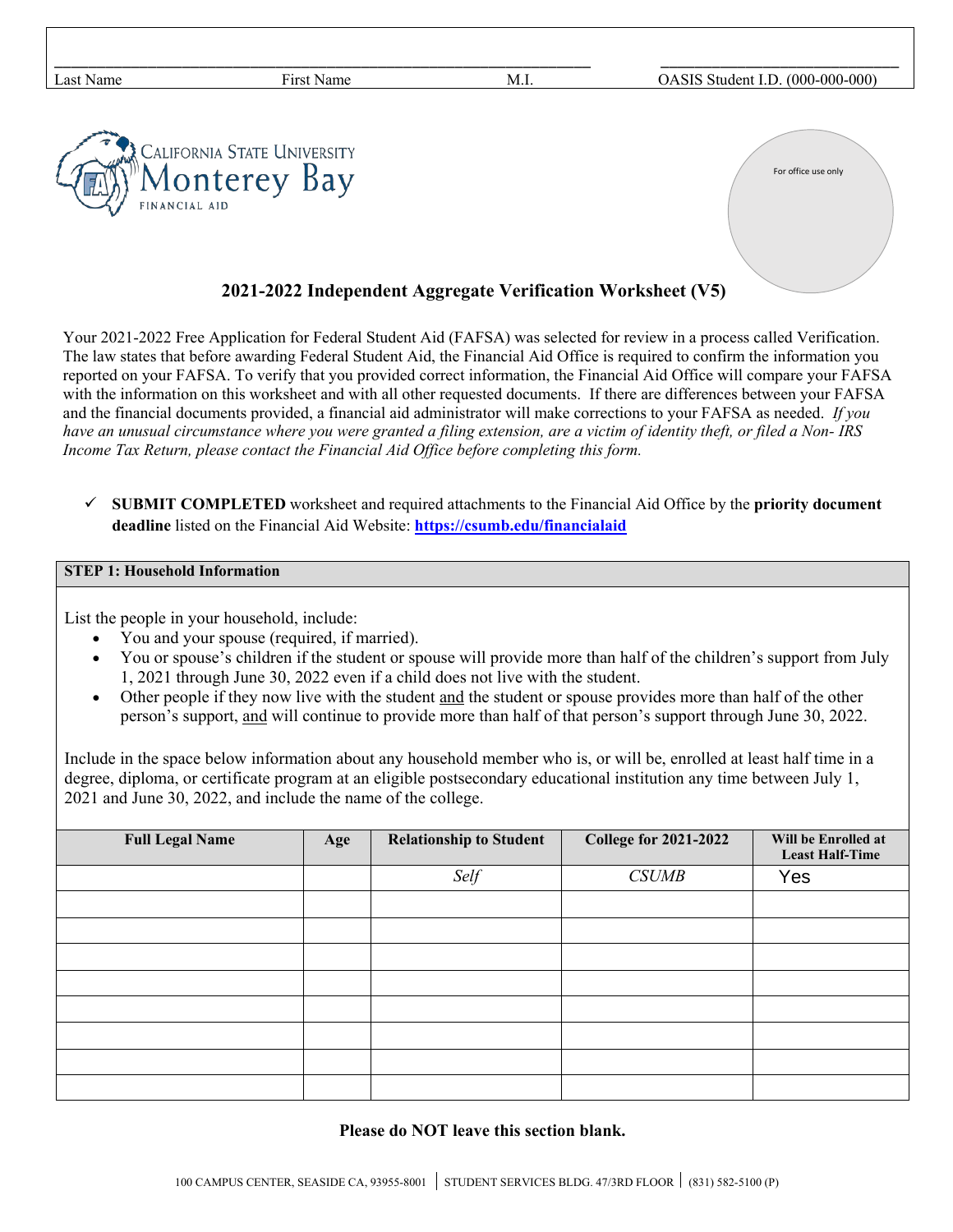| Last Name                                                                                                                                | First Name                                                                                                                                                                                                                                                                                                                                                                                                                                                                                                                                                                                                                                                                                                                                                       | M.I.         | OASIS Student I.D. (000-000-000) |  |
|------------------------------------------------------------------------------------------------------------------------------------------|------------------------------------------------------------------------------------------------------------------------------------------------------------------------------------------------------------------------------------------------------------------------------------------------------------------------------------------------------------------------------------------------------------------------------------------------------------------------------------------------------------------------------------------------------------------------------------------------------------------------------------------------------------------------------------------------------------------------------------------------------------------|--------------|----------------------------------|--|
|                                                                                                                                          | <b>STEP 2: Student Information</b> (Check the box that applies)                                                                                                                                                                                                                                                                                                                                                                                                                                                                                                                                                                                                                                                                                                  |              |                                  |  |
| <b>SECTION 1:</b><br>Select ONLY<br>if you (or<br>your spouse)<br>filed a<br><b>Federal Tax</b><br><b>Return with</b><br>the IRS         | You (or your spouse) successfully transferred your 2019 IRS Federal Tax information onto your FAFSA via<br>the online IRS Data Retrieval Tool. If you successfully transferred your 2019 IRS income information, you<br>do not need to attach an IRS Tax Return Transcript to this worksheet.*<br>OR<br>You (or your spouse) were unable (OR) chose not to transfer your 2019 IRS Tax Information via the IRS<br>Data Retrieval Tool. As a result, you are required to attach a 2019 IRS Tax Return Transcript with this<br>Federal Verification Worksheet.<br>Check here to confirm a 2019 IRS Tax Return Transcript is attached.                                                                                                                               |              |                                  |  |
| <b>SECTION 2:</b><br>Select ONLY<br>if you (or your<br>spouse) filed<br><b>AND</b> amended<br>your taxes                                 | You (or your spouse) filed and amended your original 2019 Federal Income Tax return with the IRS. As a<br>result, you must attach a 2019 IRS Tax Return Transcript and a signed copy of the 2019 IRS Form 1040X<br>with all schedules filed with the IRS.<br>Check here to confirm a 2019 IRS Tax Return Transcript is attached or have successfully used the<br>Data Retrieval Tool on the FAFSA.*<br>Check here to confirm a signed 2019 IRS 1040X Form and all schedules are attached.                                                                                                                                                                                                                                                                        |              |                                  |  |
| <b>SECTION 3:</b><br><b>Select ONLY</b><br>if you (or your<br>spouse) did not<br>file taxes and<br>were NOT<br>required to file<br>taxes | Check here if you (or your spouse) were not employed and had no income earned from work during 2019.<br>As a result, you must attach a non-filing status letter from the IRS dated on or after October 2019 that<br>indicates student did not file.<br>$\Box$ Check here to confirm a <b>non-filing letter</b> is attached.<br><b>OR</b><br>Check here if you were employed and were employed and were not required to file during 2019. List<br>every employer even if the employer did not issue an IRS W-2 form and the amount earned from each<br>employer. Attach copies of all 2019 W-2's received.<br>Check here to confirm a non-filing letter is attached.<br>Employer's Name<br>Amount Earned in<br>W-2 or an Equivalent Document<br>2019<br>Provided? |              |                                  |  |
|                                                                                                                                          | Example: CSUMB                                                                                                                                                                                                                                                                                                                                                                                                                                                                                                                                                                                                                                                                                                                                                   | \$2000<br>\$ | Yes<br>Yes                       |  |
|                                                                                                                                          |                                                                                                                                                                                                                                                                                                                                                                                                                                                                                                                                                                                                                                                                                                                                                                  | \$           | Yes                              |  |
|                                                                                                                                          |                                                                                                                                                                                                                                                                                                                                                                                                                                                                                                                                                                                                                                                                                                                                                                  | \$           | Yes                              |  |

\*Y*our IRS Data Retrieval must be successfully processed by the Federal Student Aid Processor* **BEFORE** *submitting this worksheet without a tax return transcript. Your FAFSA transaction on file with the Financial Aid Office must also confirm that you successfully transferred IRS Income Information before we can accept this Verification Worksheet without an IRS Tax Return Transcript.*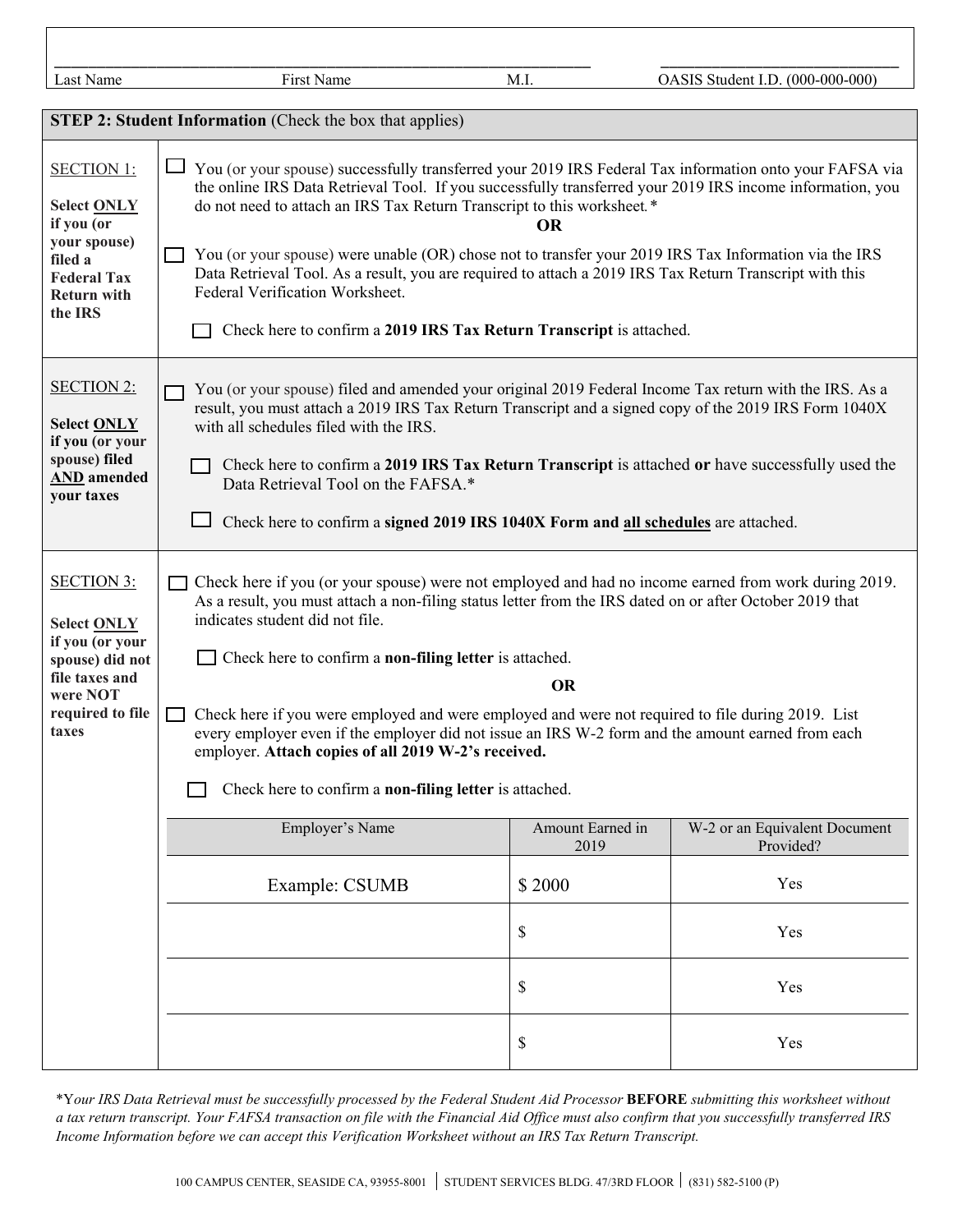| Last Name                            | First Name                                                                                                                                                                                                                     | M.I.                                                                                                    | OASIS Student I.D. (000-000-000)                                                                                                                                                                                                                                                                                                                                                                                                                                                                                                 |
|--------------------------------------|--------------------------------------------------------------------------------------------------------------------------------------------------------------------------------------------------------------------------------|---------------------------------------------------------------------------------------------------------|----------------------------------------------------------------------------------------------------------------------------------------------------------------------------------------------------------------------------------------------------------------------------------------------------------------------------------------------------------------------------------------------------------------------------------------------------------------------------------------------------------------------------------|
|                                      | STEP 3: Option A (To Be Signed at the Institution)*                                                                                                                                                                            |                                                                                                         | * CSUMB remains closed due to the COVID protocols. Please check csumb.edu for updates on when in-person services will be available.                                                                                                                                                                                                                                                                                                                                                                                              |
|                                      |                                                                                                                                                                                                                                |                                                                                                         |                                                                                                                                                                                                                                                                                                                                                                                                                                                                                                                                  |
|                                      |                                                                                                                                                                                                                                | <b>Identity and Statement of Educational Purpose</b><br>(To Be Signed at the Institution)               |                                                                                                                                                                                                                                                                                                                                                                                                                                                                                                                                  |
| The student must appear in person at |                                                                                                                                                                                                                                | (Name of Postsecondary Educational Institution)                                                         | to                                                                                                                                                                                                                                                                                                                                                                                                                                                                                                                               |
|                                      | authorized to receive and review the student's ID.                                                                                                                                                                             |                                                                                                         | verify his or her identity by presenting an unexpired valid government-issued photo identification (ID), such as, but not<br>limited to, a driver's license, other state-issued ID, or passport. The institution will maintain a copy of the student's photo ID<br>that is annotated by the institution with the date it was received and reviewed, and the name of the official at the institution                                                                                                                              |
| below.                               |                                                                                                                                                                                                                                |                                                                                                         | In addition, the student must sign, in the presence of the institutional official, the Statement of Educational Purpose provided                                                                                                                                                                                                                                                                                                                                                                                                 |
|                                      |                                                                                                                                                                                                                                | <b>Statement of Educational Purpose</b>                                                                 |                                                                                                                                                                                                                                                                                                                                                                                                                                                                                                                                  |
| I certify that I                     |                                                                                                                                                                                                                                | am the individual signing                                                                               |                                                                                                                                                                                                                                                                                                                                                                                                                                                                                                                                  |
|                                      | (Print Student's Name)<br>educational purposes and to pay the cost of attending                                                                                                                                                |                                                                                                         | this Statement of Educational Purpose and that the Federal student financial assistance I may receive will only be used for<br>for $2021 - 2022$ .                                                                                                                                                                                                                                                                                                                                                                               |
|                                      |                                                                                                                                                                                                                                | (Name of Postsecondary Educational Institution)                                                         |                                                                                                                                                                                                                                                                                                                                                                                                                                                                                                                                  |
|                                      |                                                                                                                                                                                                                                |                                                                                                         |                                                                                                                                                                                                                                                                                                                                                                                                                                                                                                                                  |
| (Student's Signature)                |                                                                                                                                                                                                                                | (Date)                                                                                                  | (Student's ID Number)                                                                                                                                                                                                                                                                                                                                                                                                                                                                                                            |
|                                      |                                                                                                                                                                                                                                | Verificación de Identidad y Declaración de Propósito Educativo<br>(Para ser firmadas en la institución) | For office use only                                                                                                                                                                                                                                                                                                                                                                                                                                                                                                              |
|                                      | El estudiante debe comparecer en persona en                                                                                                                                                                                    |                                                                                                         | <sub>-</sub> para                                                                                                                                                                                                                                                                                                                                                                                                                                                                                                                |
| estudiantes.                         |                                                                                                                                                                                                                                | (Nombre de la institución educativa postsecundaria)                                                     | verificar su identidad mediante la presentación de una identificación con fotografía (ID) válida emitida por el gobierno que<br>no haya expirado, como una licencia de conducir, otro tipo de identificación emitida por el estado o pasaporte, entre otros.<br>La institución conservará una copia de la identificación con fotografía del estudiante en la cual se anotará la fecha en la que<br>se recibió y revisó, y el nombre del funcionario de la institución autorizado a recibir y revisar las identificaciones de los |
| proporcionada a continuación.        |                                                                                                                                                                                                                                |                                                                                                         | Además, el estudiante debe firmar, en presencia del funcionario de la institución, la Declaración de Propósito Educativo                                                                                                                                                                                                                                                                                                                                                                                                         |
| Certifico que yo,                    |                                                                                                                                                                                                                                | Declaración de Propósito Educativo<br>, soy el individuo que firma esta                                 |                                                                                                                                                                                                                                                                                                                                                                                                                                                                                                                                  |
|                                      | [Imprimir nombre del estudiante]                                                                                                                                                                                               |                                                                                                         |                                                                                                                                                                                                                                                                                                                                                                                                                                                                                                                                  |
|                                      | para fines educativos y para pagar el costo de asistir a el para el para el para el para el para el para el para el para el para el para el para el para el para el para el para el para el para el para el para el para el pa | [Imprimir nombre de institución educativa postsecundaria]                                               | Declaración de Propósito Educativo, y que la ayuda financiera federal estudiantil que yo pueda recibir sólo será utilizada<br>para 2021-2022.                                                                                                                                                                                                                                                                                                                                                                                    |
| [Firma del estudiante]               |                                                                                                                                                                                                                                | [Fecha]                                                                                                 | [Número de identificación del estudiante]                                                                                                                                                                                                                                                                                                                                                                                                                                                                                        |
|                                      |                                                                                                                                                                                                                                |                                                                                                         |                                                                                                                                                                                                                                                                                                                                                                                                                                                                                                                                  |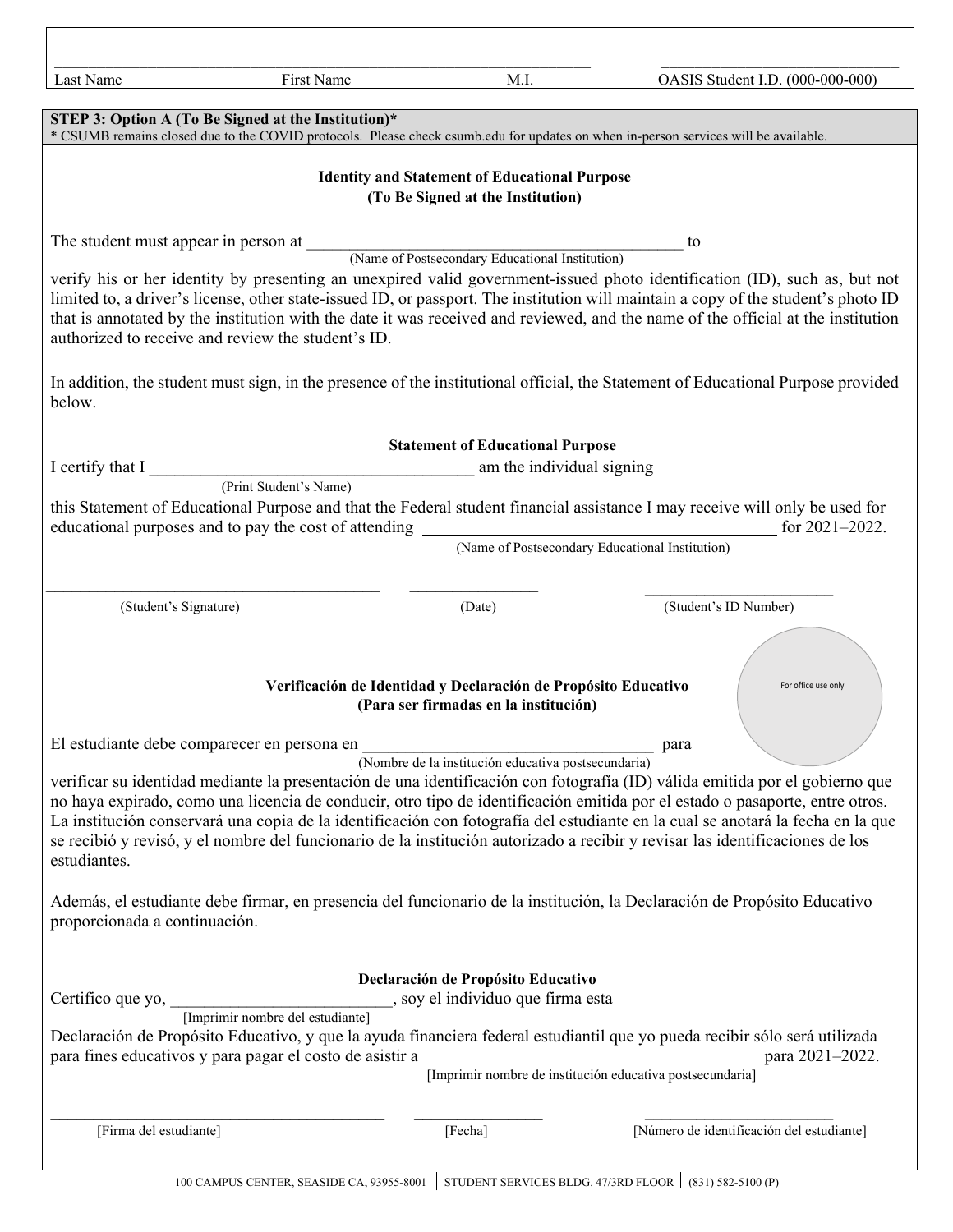\_\_\_\_\_\_\_\_\_\_\_\_\_\_\_\_\_\_\_\_\_\_\_\_\_\_\_\_\_\_\_\_\_\_\_\_\_\_\_\_\_\_\_\_\_\_\_\_\_\_\_\_\_\_\_\_\_\_\_\_\_\_\_ \_\_\_\_\_\_\_\_\_\_\_\_\_\_\_\_\_\_\_\_\_\_\_\_\_\_\_\_

| Option B (To Be Signed in the Presence of a Notary)                                                                                                                                                                                            |  |  |  |
|------------------------------------------------------------------------------------------------------------------------------------------------------------------------------------------------------------------------------------------------|--|--|--|
| <b>Identity and Statement of Educational Purpose</b>                                                                                                                                                                                           |  |  |  |
| (To Be Signed in the Presence of a Notary)                                                                                                                                                                                                     |  |  |  |
|                                                                                                                                                                                                                                                |  |  |  |
| If the student is unable to appear in person at                                                                                                                                                                                                |  |  |  |
| (Name of Postsecondary Educational Institution)                                                                                                                                                                                                |  |  |  |
| to verify his or her identity, the student must provide to the institution:                                                                                                                                                                    |  |  |  |
| (a) A copy of the unexpired valid government-issued photo identification (ID) that is acknowledged in the notary<br>statement below, or that is presented to a notary, such as, but not limited to, a driver's license, other state-issued ID, |  |  |  |
| or passport; and                                                                                                                                                                                                                               |  |  |  |
| (b) The original Statement of Educational Purpose provided below, which must be notarized. If the notary statement                                                                                                                             |  |  |  |
| appears on a separate page than the Statement of Educational Purpose, there must be a clear indication that the                                                                                                                                |  |  |  |
| Statement of Educational Purpose was the document notarized.                                                                                                                                                                                   |  |  |  |
|                                                                                                                                                                                                                                                |  |  |  |
| <b>Statement of Educational Purpose</b>                                                                                                                                                                                                        |  |  |  |
| am the individual signing<br>I certify that I<br>(Print Student's Name)                                                                                                                                                                        |  |  |  |
| this Statement of Educational Purpose and that the Federal student financial assistance I may receive will only be used for                                                                                                                    |  |  |  |
| educational purposes and to pay the cost of attending<br>for 2021-2022.                                                                                                                                                                        |  |  |  |
| (Name of Postsecondary Educational Institution)                                                                                                                                                                                                |  |  |  |
|                                                                                                                                                                                                                                                |  |  |  |
| (Student's Signature)<br>(Date)<br>(Student's ID Number)                                                                                                                                                                                       |  |  |  |
|                                                                                                                                                                                                                                                |  |  |  |
|                                                                                                                                                                                                                                                |  |  |  |
| Verificación de Identidad y Declaración de Propósito Educativo                                                                                                                                                                                 |  |  |  |
| (Para ser firmadas en presencia de un notario)                                                                                                                                                                                                 |  |  |  |
|                                                                                                                                                                                                                                                |  |  |  |
| Si el estudiante no es capaz de comparecer en persona en                                                                                                                                                                                       |  |  |  |
| (Nombre de la institución educativa postsecundaria)<br>para verificar su identidad, el mismo debe proporcionar a la institución:                                                                                                               |  |  |  |
| (a) una copia de la de identificación con fotografía (ID) válida emitida por el gobierno que no haya expirado, que se                                                                                                                          |  |  |  |
| reconoce en la declaración del notario que aparece a continuación, o que se presenta ante un notario, como una                                                                                                                                 |  |  |  |
| licencia de conducir, otro tipo de identificación emitida por el estado o pasaporte, entre otros; y                                                                                                                                            |  |  |  |
| (b) la Declaración de Propósito Educativo original proporcionada a continuación debe ser notarizada. Si la                                                                                                                                     |  |  |  |
| declaración del notario aparece en una página separada de la Declaración de Propósito Educativo, se debe indicar de                                                                                                                            |  |  |  |
| manera clara que la Declaración de Propósito Educativo era el documento notarizado.                                                                                                                                                            |  |  |  |
|                                                                                                                                                                                                                                                |  |  |  |
|                                                                                                                                                                                                                                                |  |  |  |
| Declaración de Propósito Educativo                                                                                                                                                                                                             |  |  |  |
| Certifico que yo, [Imprimir nombre del estudiante], soy el individuo que firma esta                                                                                                                                                            |  |  |  |
| Declaración de Propósito Educativo, y que la ayuda financiera federal estudiantil que yo pueda recibir sólo será utilizada                                                                                                                     |  |  |  |
| para fines educativos y para pagar el costo de asistir a [Imprimir nombre de institución educativa postsecundaria]<br>para 2021-2022.                                                                                                          |  |  |  |
|                                                                                                                                                                                                                                                |  |  |  |
|                                                                                                                                                                                                                                                |  |  |  |
|                                                                                                                                                                                                                                                |  |  |  |
| [Firma del estudiante]<br>[Número de identificación del estudiante]<br>[Fecha]                                                                                                                                                                 |  |  |  |
|                                                                                                                                                                                                                                                |  |  |  |